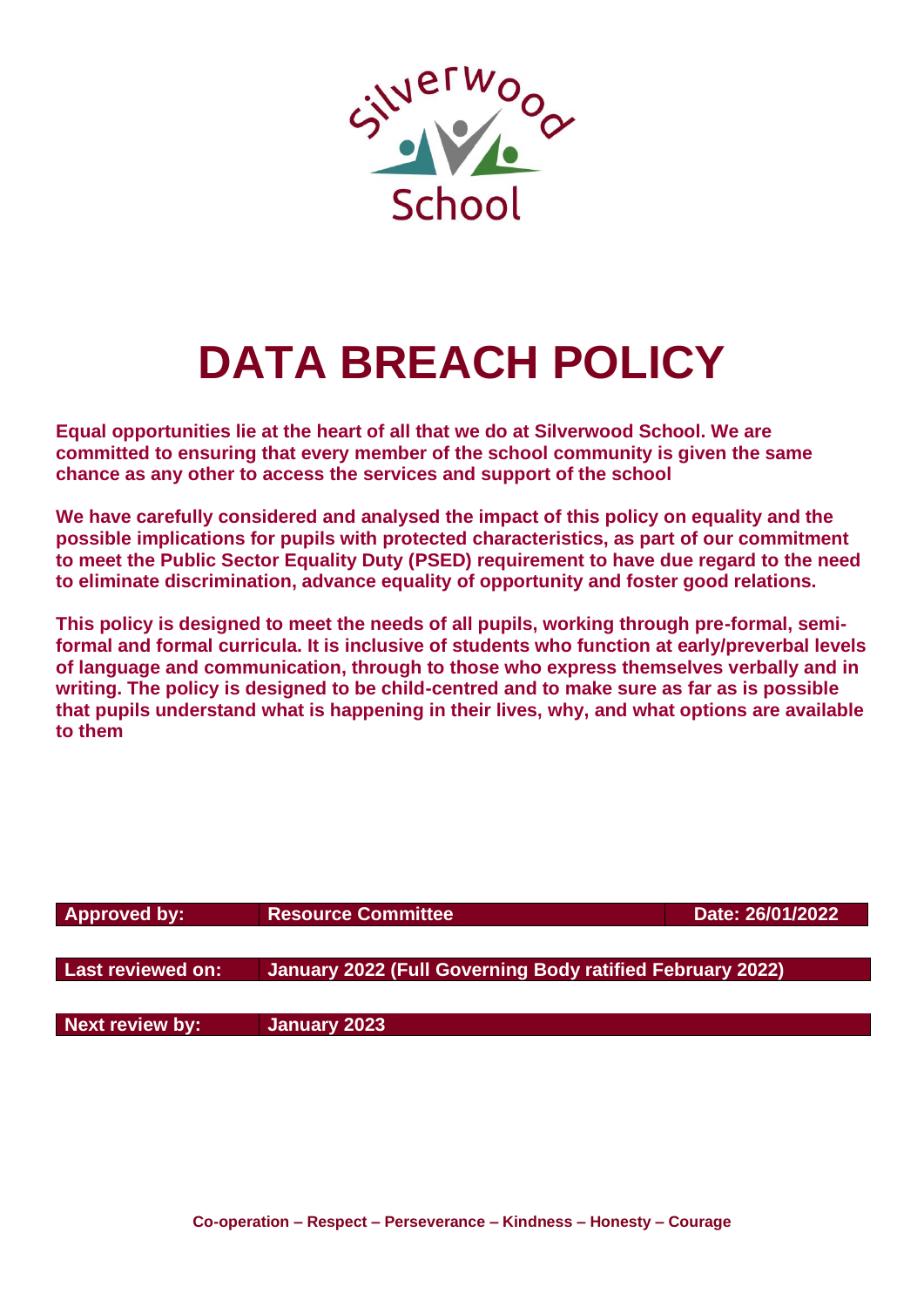#### **Rationale:**

Silverwood School holds large amounts of personal and sensitive data. Every care is taken to protect personal data and to avoid a data protection breach. In the event of data being lost or shared inappropriately, it is vital that appropriate action is taken to minimise any associated risk as soon as possible. This policy applies to all personal and sensitive data held by Silverwood School and all school staff, governors, volunteers and contractors, referred to herein after as 'staff'.

#### **Aims and Objectives:**

The aims of our Data Protection Policy encompass the following:

| <b>Morality</b>      | To foster an ethos of trust within the school where all who<br>handle personal data do so within the framework of the<br>law.<br>To ensure that confidentiality is a whole school issue and<br>that in lessons ground rules are set for the protection of all.<br>To ensure that if there are child protection issues then the<br>Correct procedure is followed as outlined in the school's<br>Child Protection Policy.     |
|----------------------|-----------------------------------------------------------------------------------------------------------------------------------------------------------------------------------------------------------------------------------------------------------------------------------------------------------------------------------------------------------------------------------------------------------------------------|
| <b>Communication</b> | To ensure that staff, parents, and pupils are aware of the<br>School's Data Protection Policy and procedures and how<br>personal data should be processed, stored, archived and<br>deleted/destroyed.<br>To provide consistent messages in school about handling<br>information about children, staff, and families once it has<br>been received.<br>To ensure that children/parents know that school staff                 |
|                      | cannot offer unconditional confidentiality                                                                                                                                                                                                                                                                                                                                                                                  |
| <b>Co-operation</b>  | To reassure those associated with the school that their<br>best interest will be maintained.<br>To ensure that staff and parents have a right to access to<br>all records held on them or their child(ren), except where<br>the sharing of these could endanger the child.                                                                                                                                                  |
| <b>Respect</b>       | To protect personal data at all times and to give all school<br>staff clear, unambiguous guidance as to their legal and<br>professional roles and to ensure good practice throughout<br>the school which is understood by children, parents/carers<br>and staff.<br>To ensure that there is equality of provision and access for<br>all including rigorous monitoring of cultural, gender and<br>special educational needs. |

#### **3. Purpose**

This breach procedure sets out the course of action to be followed by all staff at Silverwood School if a data protection breach takes place.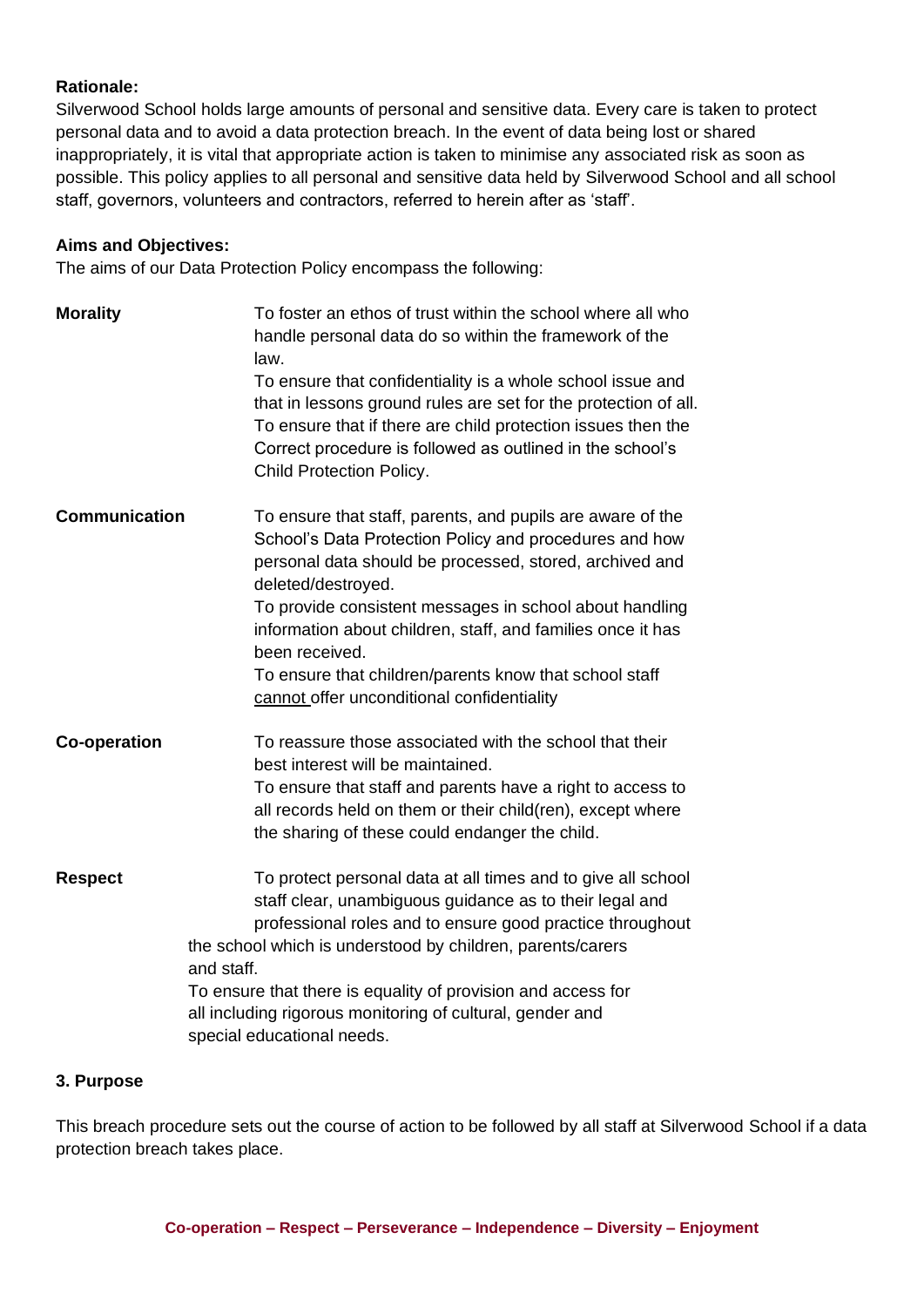# **Legal Context**

# **Article 33 of the General Data Protection Regulations Notification of a personal data breach to the supervisory authority**

- 1. In the case of a personal data breach, the controller shall without undue delay and, where feasible, not later than 72 hours after having become aware of it, notify the personal data breach to the supervisory authority competent in accordance with Article 55, unless the personal data breach is unlikely to result in a risk to the rights and freedoms of natural persons. Where the notification to the supervisory authority is not made within 72 hours, it shall be accompanied by reasons for the delay.
- 2. The processor shall notify the controller without undue delay after becoming aware of a personal data breach.
- 3. The notification referred to in paragraph 1 shall at least:
	- (a) Describe the nature of the personal data breach including where possible, the categories and approximate number of data subjects concerned and the categories and approximate number of personal data records concerned.
	- (b) Communicate the name and contact details of the data protection officer (who can be contacted through the school) or other contact point where more information can be obtained
	- (c) Describe the likely consequences of the personal data breach
	- (d) Describe the measures taken or proposed to be taken by the controller to address the personal data breach, including, where appropriate, measures to mitigate its possible adverse effects.
- 4. Where, and in so far as, it is not possible to provide the information at the same time, the information may be provided in phases without undue further delay.
- 5. The controller shall document any personal data breaches, comprising the facts relating to the personal data breach, its effects and the remedial action taken. That documentation shall enable the supervisory authority to verify compliance with this Article.

For more detailed procedure see the Silverwood School Personal Data Breach Procedure.

### **4. Types of Breach**

Data protection breaches could be caused by a number of factors. A number of examples are shown below:

- Loss or theft of pupil, staff or governing body data and/or equipment on which data is stored
- Inappropriate access controls allowing unauthorised use
- Equipment failure
- Poor data destruction procedures
- Human error
- Cyber-attack
- Hacking

#### **Managing a Data Breach**

In the event that the school identified or is notified of a personal data breach, fhe following steps should be followed –

1. The person who discovers/receives a report of a breach must inform the Headteacher or, in their absence, the Business and Finance Manager and the school's Data Protection Officer (DPO). If the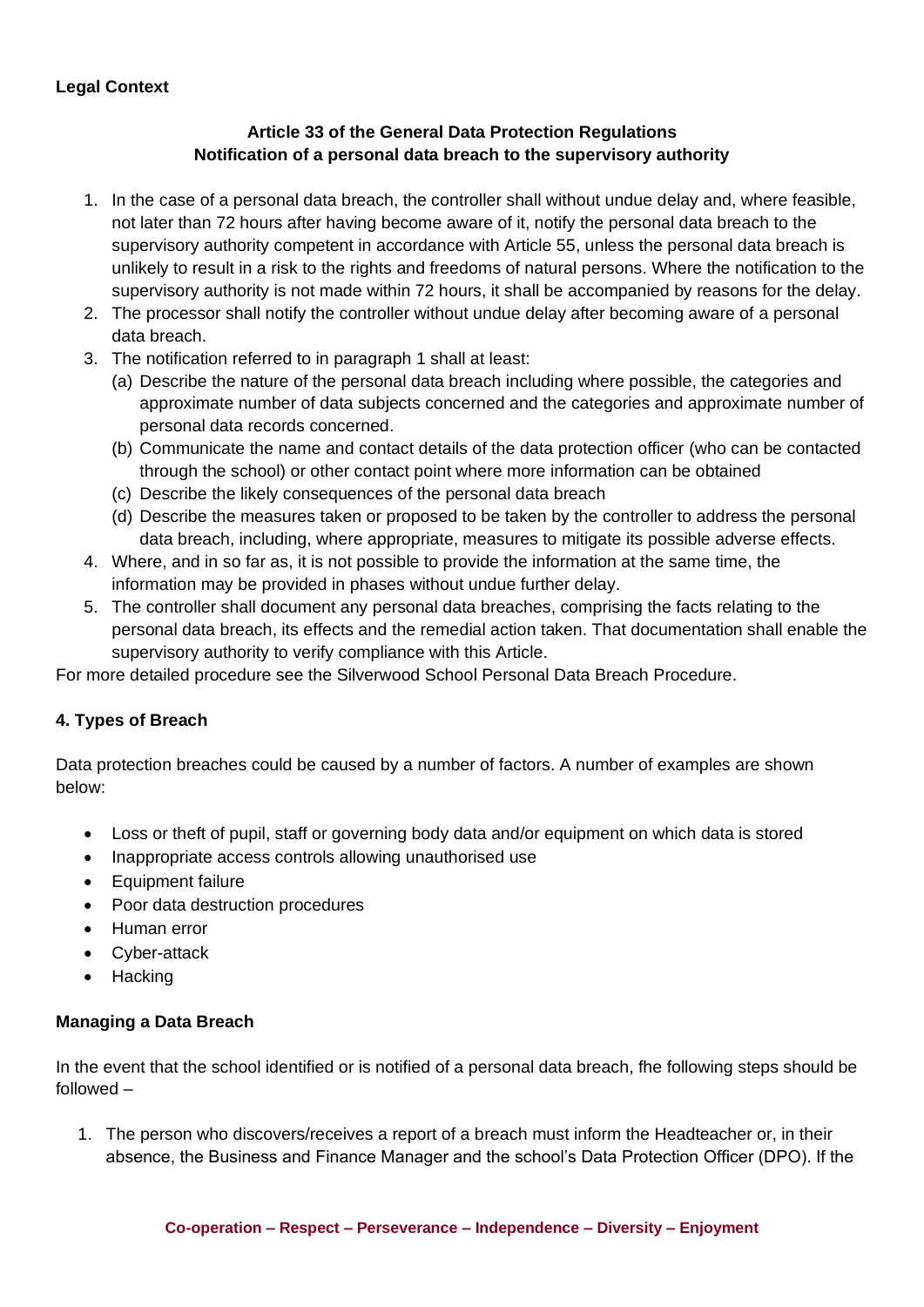breach occurs or is discovered outside normal working hours, this should begin as soon as is practicable.

- 2. The Headteacher/DPO must ascertain whether the breach is still occurring. If so, steps must be taken immediately to minimise the effect of the breach. An example might be to shut down a system, or to alert relevant staff such as the IT technician.
- 3. The Headteacher/DPO must inform the Chair of Governors as soon as possible. As a registered Data Controller, it is the school's responsibility to take the appropriate action and conduct any investigation.
- 4. The Headteacher/DPO must also consider whether the Police need to be informed. This would be appropriate where illegal activity is known or is believed to have occurred, or where there is a risk that illegal activity might occur in the future. In such instances, advice from the School's legal support should be obtained.
- 5. The Headteacher/DPO must quickly take appropriate steps to recover any losses and limit the damage. Steps might include:
- a. Attempting to recover lost equipment
- b. Contacting the relevant Council Departments, so that they are prepared for any potentially inappropriate enquiries ('phishing') for further information on the individual or individuals concerned. Consideration should be given to a global email to all school staff. If an inappropriate enquiry is received by staff, they should attempt to obtain the enquirer's name and contact details if possible and confirm that they will ring the individual, making the enquiry, back. Whatever the outcome of the call, it should be reported immediately to the Headteacher/DPO.
- c. The use of back-ups to restore lost/damaged/stolen data
- d. If bank details have been lost/stolen, consider contacting banks directly for advice on preventing fraudulent use.
- e. If the data breach includes an entry codes or IT system passwords, then these must be changed immediately and the relevant agencies and members of staff informed.

# **5. Investigation**

In most cases, the next stage would be for the Headteacher/DPO to fully investigate the breach. The Headteacher/DPO should ascertain whose data was involved in the breach, the potential effect on the data subject and what further steps need to be taken to remedy the situation. The investigation should consider –

- The type of data
- Its sensitivity
- What protections were in place (e.g. encryption)
- What has happened to the data
- Whether the data could be put to any illegal or inappropriate use
- How many people are affected
- What type of people have been affected (pupils, staff members, suppliers etc) and whether there are wider consequences to the breach

A clear record should be made of the nature of the breach and the actions taken to mitigate it. The investigation should be completed as a matter of urgency due to the requirements to report notifiable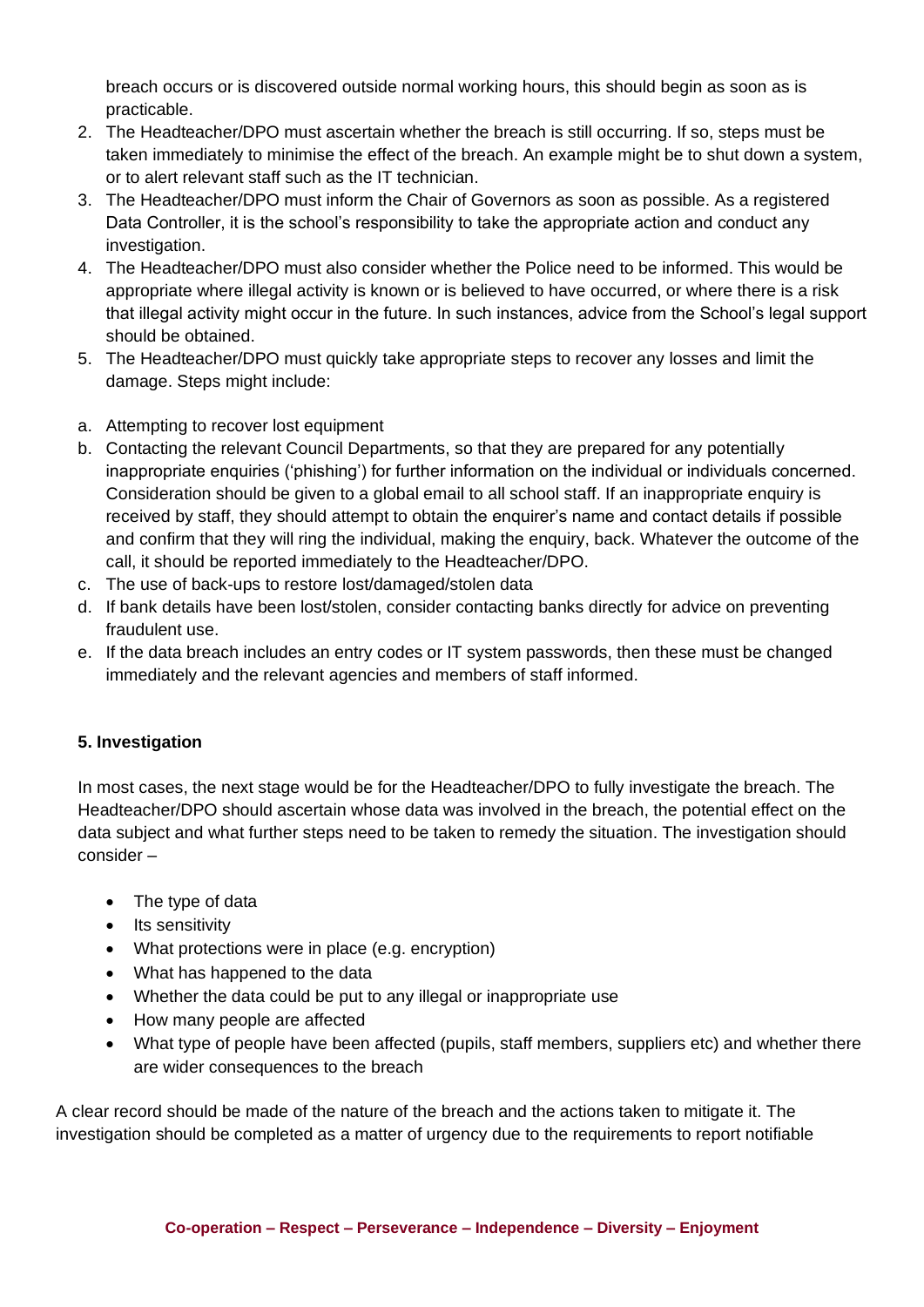personal data breaches to the Information Commissioner's Office. A more detailed review of the causes of the breach and recommendations for future improvements can be done once the matter had been resolved.

# **6. Notification**

Some people/agencies may need to be notified as part of the initial containment. However, the decision will normally be made once an initial investigation has taken place. The Headteacher/DPO should, after seeking expert of legal advice, decide whether anyone is notified of the breach. In the case of significant breaches, the Information Commissioner's Office (ICO) must be notified within 72 hours of the breach. Every incident should be considered on a case by case basis.

When notifying individual, give specific and clear advice on what they can do to protect themselves and what the school is able to do to help them. You should also give them the opportunity to make a formal complaint if they wish (see the School's Complaints Procedure). The notification should include a description of how and when the breach occurred and what data was involved. Include details of what you have already done to mitigate the risks posed by the breach.

### **7. Review and Evaluation**

Once the initial aftermath of the breach is over, the Headteacher/DPO should fully review both the causes of the breach and the effectiveness of the response to it. It should be reported to the next available Senior Leadership Team meeting and Full Governors Meeting for discussion. If systemic or ongoing problems are identified, then an action plan must be drawn up to put this right. If the breach warrants a disciplinary investigation, the manager leading the investigation should liaise with HR or Internal Audit for advice and guidance. This breach procedure may need to be reviewed after a breach or after legislative changes, new case law or new guidance.

#### **8. Implementation**

The Headteacher/DPO should ensure that staff are aware of the School's Data Protection Policy and its requirements including this breach procedure. This should be undertaken as part of induction, supervision and ongoing training. If staff have any queries in relation to the school's Data Protection Policy and associated procedures, they should discuss this with their line manager, DPO or the Headteacher.

Staff should be alert to the potential of accidental data breaches in their day to day practice. In addition to written, photographic and electronic data they should also be mindful of the confidentiality within their conversations and where these occur.

It is the responsibility of the school's Data Protection Controllers (DPC) to maintain logs of near misses and accidental or deliberate data security breaches – including loss of protected data or breaches of an acceptable use policy for example. The purpose of this log, particularly for near misses is to

• Enable the school and employees to learn from incidents

Within ongoing logs it is essential that the following aspects are identified:

- The "responsible person" for each incident
- The communications plan, including escalation procedures where applicable
- The results of any action for rapid resolution